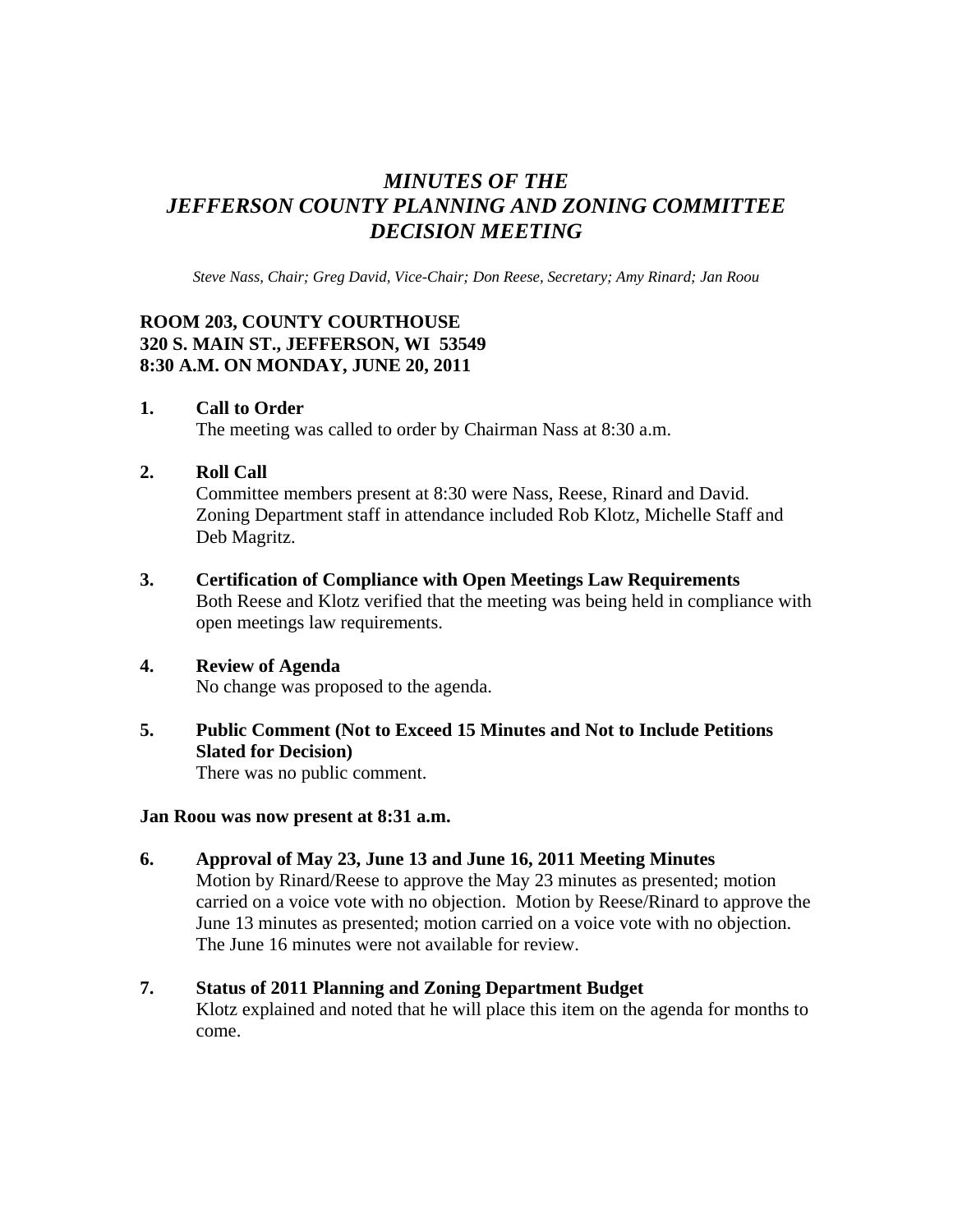**8. Results of Discussion With Judge Koschnick Regarding Zoning Violations**  Reese and Nass stated that they felt the meeting was pretty productive. Klotz further explained.

## **9. Discussion and Possible Decision Regarding Ordinance Definition of Salvage/Junk**

The judge asked that the definitions of salvage and junk be reviewed to make sure that they're strong. Klotz and Corporation Counsel Phil Ristow will be reviewing what we currently have.

**10. Discussion and Possible Action to Amend Text of the Zoning Ordinance to Include a Letter of Credit for Permits When a Home Needs to be Removed After a New One is Built** 

Klotz explained the various ways this situation had been handled over the years, including variance and placing conditions on permits. There are very few landowners out of compliance on this matter. Motion by Reese/Roou to have staff write a text amendment to the zoning ordinance to deal with this concern.

# **11. Request by Mark Micale for an Extension of Zoning and Land Use Permit**

**57691, Issued 5/26/09 on PIN 028-0513-1124-025 in the Town of Sumner**  Micale was granted a conditional use in 2007 and an attendant land use permit. In 2009 he requested a two-year extension of that land use permit, and is requesting another 2-year extension now. After assurance that this would be the last request for extension, a motion was made by Nass/David to allow this final two-year extension to the land use permit. Motion carried on a voice vote with no objection.

**12. Request for a One-Year Extension of the One-Year Time Limit for Petition 3487A-10, Marles Staude L.E., on PIN 014-0614-2811-000 in the Town of Jefferson, Approved by County Board on August 10, 2010**  Motion by Roou/Rinard to allow an additional one-year extension to the zoning amendment approval, making it valid until August 10, 2012.

## *SEE INDIVIDUAL FILES FOR A COMPLETE RECORD OF THE FOLLOWING DECISIONS:*

**13. Discussion and Possible Action on Petition CU1657-11 for Gavin Strey on the Daniel Kasten Property, Presented in Public Hearing on May 19, 2011 and Subsequently Postponed** 

 **APPROVE** with conditions on a motion by David/Roou. Motion carried on a voice vote, with Reese objecting.